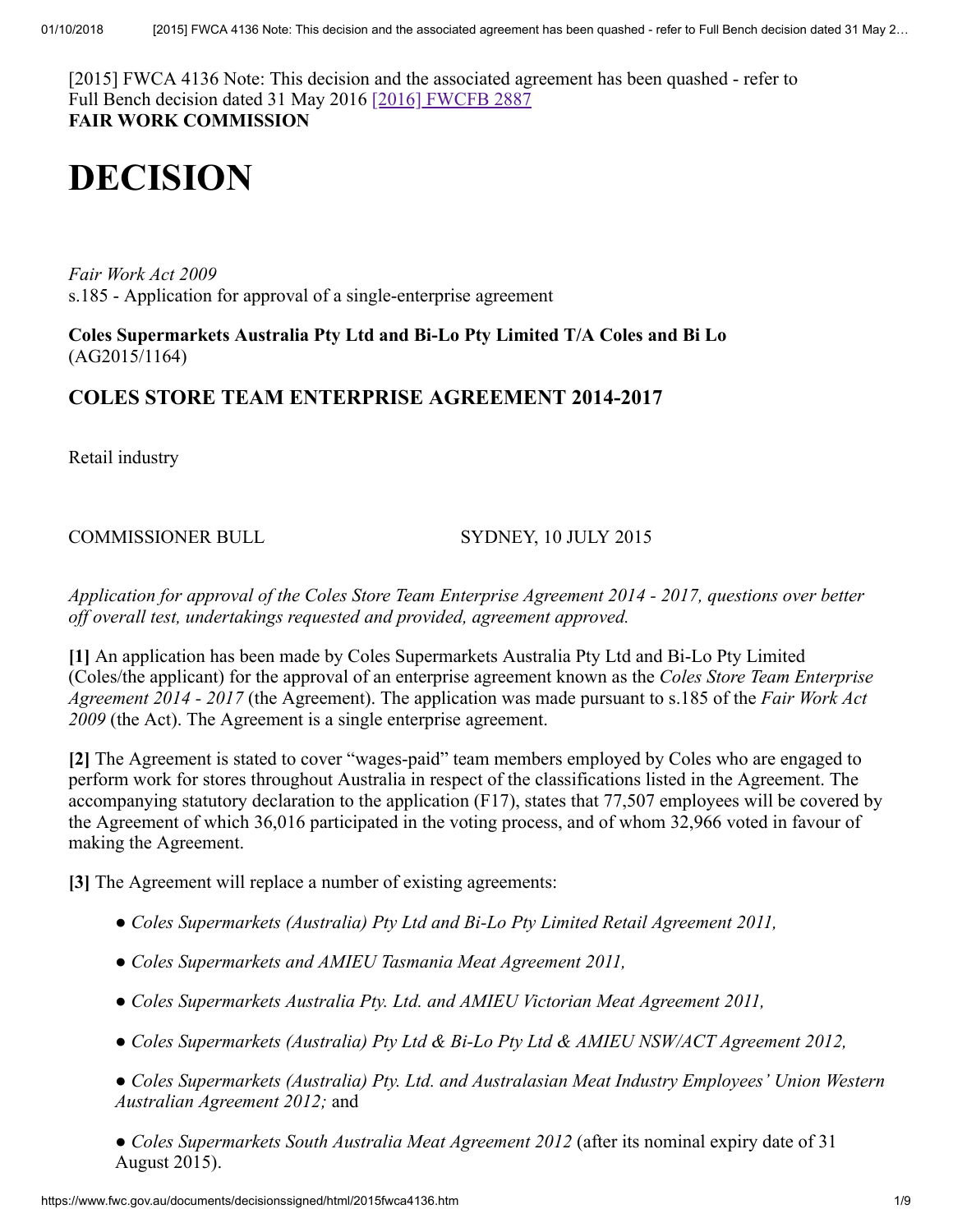**[4]** The following unions were bargaining representatives for the Agreement:

- i. Australasian Meat Industry Employees' Union (AMIEU);
- ii. Transport Workers' Union of Australia (TWU);
- iii. Shop Distributive and Allied Employees' Association (SDA); and
- iv. Australian Workers' Union (AWU).

**[5]** There were two employee bargaining representatives.

## **Relevant Statutory Provisions**

**[6]** In approving an enterprise agreement the Fair Work Commission (the Commission) must be satisfied that the requirements of s.186 are met which in part states:

"**Section 186** *When the FWC must approve an enterprise agreement—general requirements*

*Basic rule*

**186(1)** If an application for the approval of an enterprise agreement is made under section 185, the FWC must approve the agreement under this section if the requirements set out in this section and section 187 are met.

Note: The FWC may approve an enterprise agreement under this section with undertakings (see section 190).

*Requirements relating to the safety net etc*.

**186(2)** The FWC must be satisfied that:

- (a) if the agreement is not a greenfields agreement—the agreement has been genuinely agreed to by the employees covered by the agreement; and
- (b) if the agreement is a multi-enterprise agreement:
	- (i) the agreement has been genuinely agreed to by each employer covered by the agreement; and

(ii) no person coerced, or threatened to coerce, any of the employers to make the agreement; and

(c) the terms of the agreement do not contravene section 55 (which deals with the interaction between the National Employment Standards and enterprise agreements etc.); and

(d) the agreement passes the better off overall test*."*

(my underline)

# **Better off Overall Test (BOOT)**

**[7]** As prescribed by s.186(2)(d) underlined above, in order to approve an agreement the Commission must be satisfied that the Agreement passes the better off overall test (BOOT).

**[8]** Section 193(1) of the Act defines the BOOT in the following manner;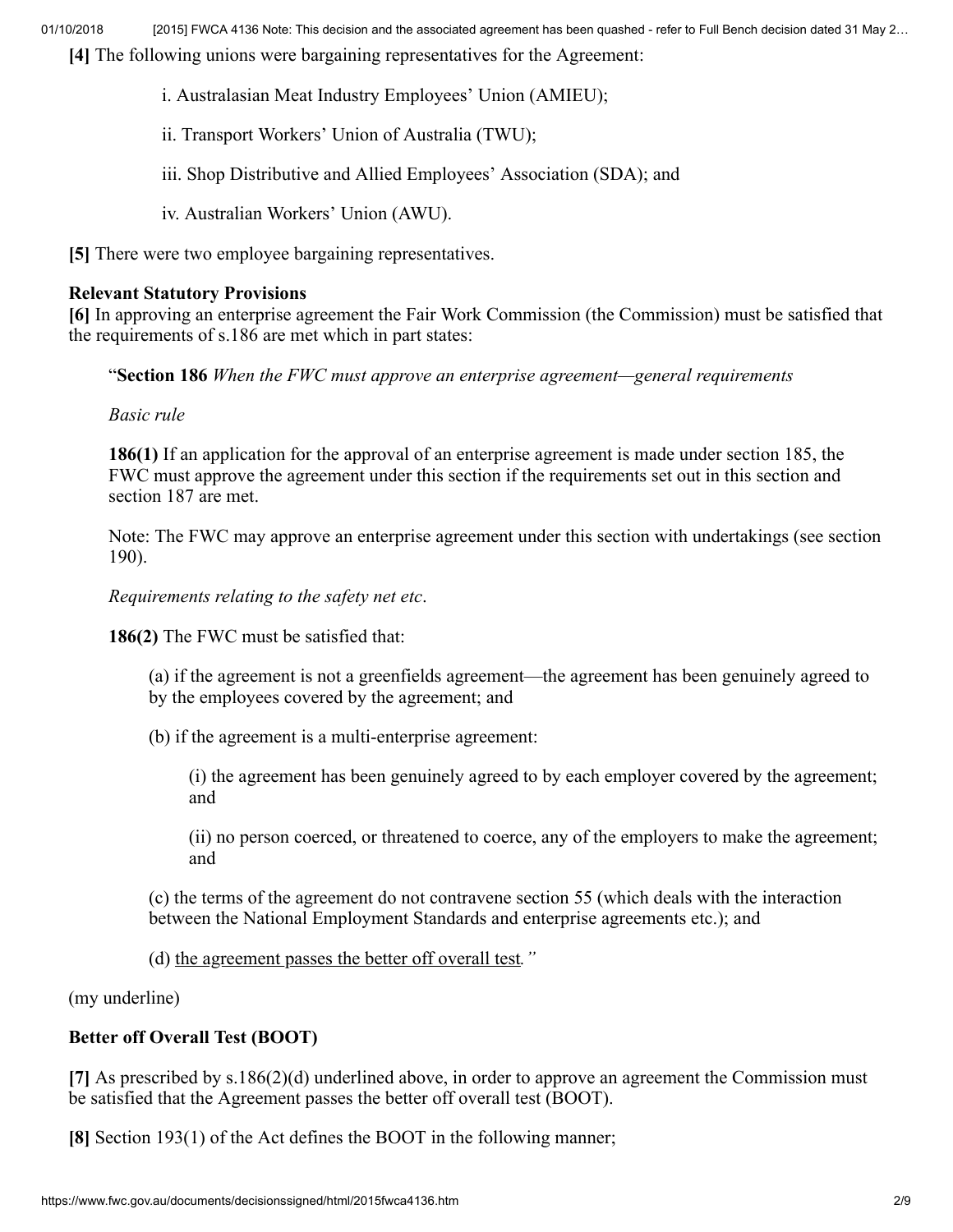**"193(1)** An enterprise agreement that is not a greenfields agreement *passes the better off overall test* under this section if the FWC is satisfied, as at the test time, that each award covered employee, and each prospective award covered employee, for the agreement would be better off overall if the agreement applied to the employee than if the relevant modern award applied to the employee."

**[9]** The negotiation of an enterprise agreement allows the employer and its employees to negotiate an agreement that best fits the business and employee needs of the enterprise. As the objects of Part 2-4 Enterprise Agreements of the Act state, there is a focus on providing a simple, flexible and fair process that enables collective bargaining at the enterprise level that deliver productivity benefits. On this basis it is unremarkable that some terms and conditions of an enterprise agreement will be less beneficial than that provided by the relevant award while other terms and conditions will provide a greater benefit. Where this occurs, the Commission is required to be satisfied that each employee would be better off overall. This requires a global assessment to be conducted, rather than the identification of any single provision. As defined in the 5<sup>th</sup> edition of the *Australian Concise Oxford Dictionary* 'overall' means 'taking everything into account', 'taken as a whole'.

**[10]** This approach was taken by the Full Bench in *Armacell Australia Pty and Others* [1](#page-7-0) where they stated:

<span id="page-2-0"></span>"The BOOT, as the name implies, requires an overall assessment to be made. This requires identification of terms which are more beneficial for an employee, terms which are less beneficial and an overall assessment of whether an employee would be better off under the agreement."

**[11]** The breath of coverage, the multiplicity of classifications, the extensive employee numbers and the variety of hours worked by employees no doubt presented challenges in ensuring that each employee and prospective employee would be better off overall, than if the relevant modern award applied.

**[12]** At 3.4 of the applicant's *Employer's statutory declaration in support of an application of an enterprise agreement* (F17) there were a number of terms and conditions that were declared by the applicant as being more beneficial than those contained in the *General Retail Industry Award 2010* (the Award) being the relevant award for the purpose of the BOOT. Without listing all the more beneficial terms and conditions in their entirety they include superior wage rates [2](#page-7-1) with annual increases and improvements to public holiday and leave entitlements.

**[13]** The applicant at 3.5 of the F17 specified a number of terms and conditions that were less beneficial when compared to the Award. At 3.6 the applicant states that in their view the Agreement passes the BOOT.

**[14]** As extracted above; s.186(2)(d) of the Act requires the Commission to be satisfied that the BOOT has been met prior to approving the Agreement. As the Agreement contained a number of lesser entitlements, a separate BOOT analysis was undertaken by the Commission.

**[15]** The lesser entitlements appeared to include:

<span id="page-2-1"></span>(a) reduced casual loading,(20% as compared to 25% in Award);

(b) reduced percentage of the appropriate adult rate (percentage pay rate) for 17 and 18 year olds;

(c) no penalty loading for shifts commencing at or after 6pm for hours worked on Saturdays for casual employees;

(d) no overtime rates for casuals for hours worked after 6pm on Saturdays; and

<span id="page-2-2"></span>(e) reduced penalty rate for Sunday work (50% for work between 6am to 9pm as compared to 100% in Award for all Sunday hours) [3](#page-7-2)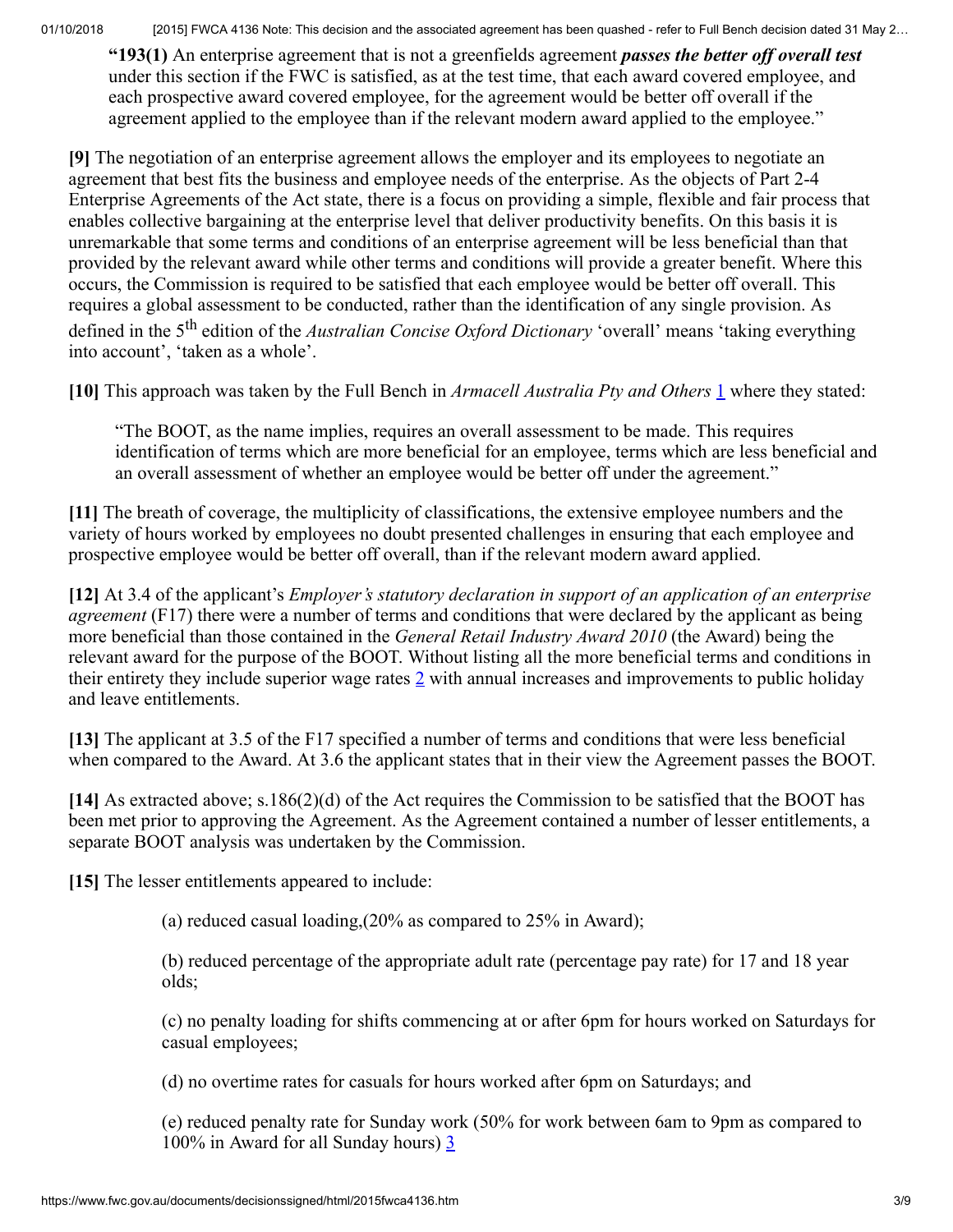**[16]** This exercise resulted in the observation that casual and junior employees under the Agreement who work in circumstances covering the subject matters in (a) to (b) above may be worse off under the Agreement. In respect of the reduced casual and junior rates, the approval application completed by the applicant indicated that 27,765 employees to be covered by the Agreement are casual and 18,273 employees are under 21 years of age.  $\frac{4}{3}$  $\frac{4}{3}$  $\frac{4}{3}$ 

# <span id="page-3-0"></span>**Undertakings**

**[17]** Where the Commission has a concern that an agreement does not meet the requirements set out in s.186 and s.187 which includes that the agreement does not pass the BOOT, s.190 provides the employer with an opportunity to provide a written undertaking acceptable to the Commission aimed at meeting those concerns see *Re BUPA Care Services.* [5](#page-8-0)

[18] In *Re McDonald's Australia Enterprise Agreement 2009* [6](#page-8-1) the Full Bench held that the role of the Commission includes facilitating enterprise agreements:

<span id="page-3-2"></span><span id="page-3-1"></span>**"**[13**]** The appellants emphasised the facilitative aspects of these objectives. We agree that these objectives place the primary role for making enterprise agreements on the parties to those agreements and their representatives and that the role of Fair Work Australia (FWA) [as it was then known] includes facilitating the making of enterprise agreements. In general we believe that the requirements for approval should be considered in a practical, non-technical manner and that reasonable efforts should be made to clarify matters with the parties and consider undertakings to clarify or remedy concerns to the extent that these may be available under s.190 of the Act." [7](#page-8-2)

**[19]** In attempting to facilitate the approval of the Agreement and ensuring that the Agreement satisfied the BOOT, I wrote to Coles requesting undertakings to address my concerns. [8](#page-8-3) The correspondence also contained some indicative rosters to demonstrate the potential wage deficiencies identified. In particular undertakings were sought in the following terms:

<span id="page-3-4"></span><span id="page-3-3"></span>• the casual loading rate be increased to 25% as per the Award;

● junior wages for employees aged 19 or under to receive the same percentage of the adult rate prescribed in the Award (noting that 20 year olds are treated as adults under the Agreement);and • a reconciliation clause which allows employees a right to request to have their take home pay reviewed in comparison to what they would have received under the Award and back pay an employee in the event an employee's take home pay under the Agreement is found to be less than what they would have received under the Award.

**[20]** Concerns relating to the requirement under s.205 of the Act to consult about a change of roster or change to ordinary hours of work and to allow an employee to be represented for the purposes of that consultation were also raised.

**[21]** On 17 June 2015, correspondence was received from the applicant's legal representative Mr Chris Gardner, a partner in the law firm Seyfarth Shaw Australia, which addressed the concerns raised by the Commission by providing a number of written undertakings.

**[22]** The response provided the written undertakings substantially in the form requested.

**[23]** The undertakings are:

 $\bullet$  the casual loading will increase from 20% to 25%;

<span id="page-3-5"></span>• the percentage pay rate for 17 and 18 year old (non-trades) team members raised to 60% and 70% respectively under the relevant classifications  $\mathbf{\underline{9}}$ ; and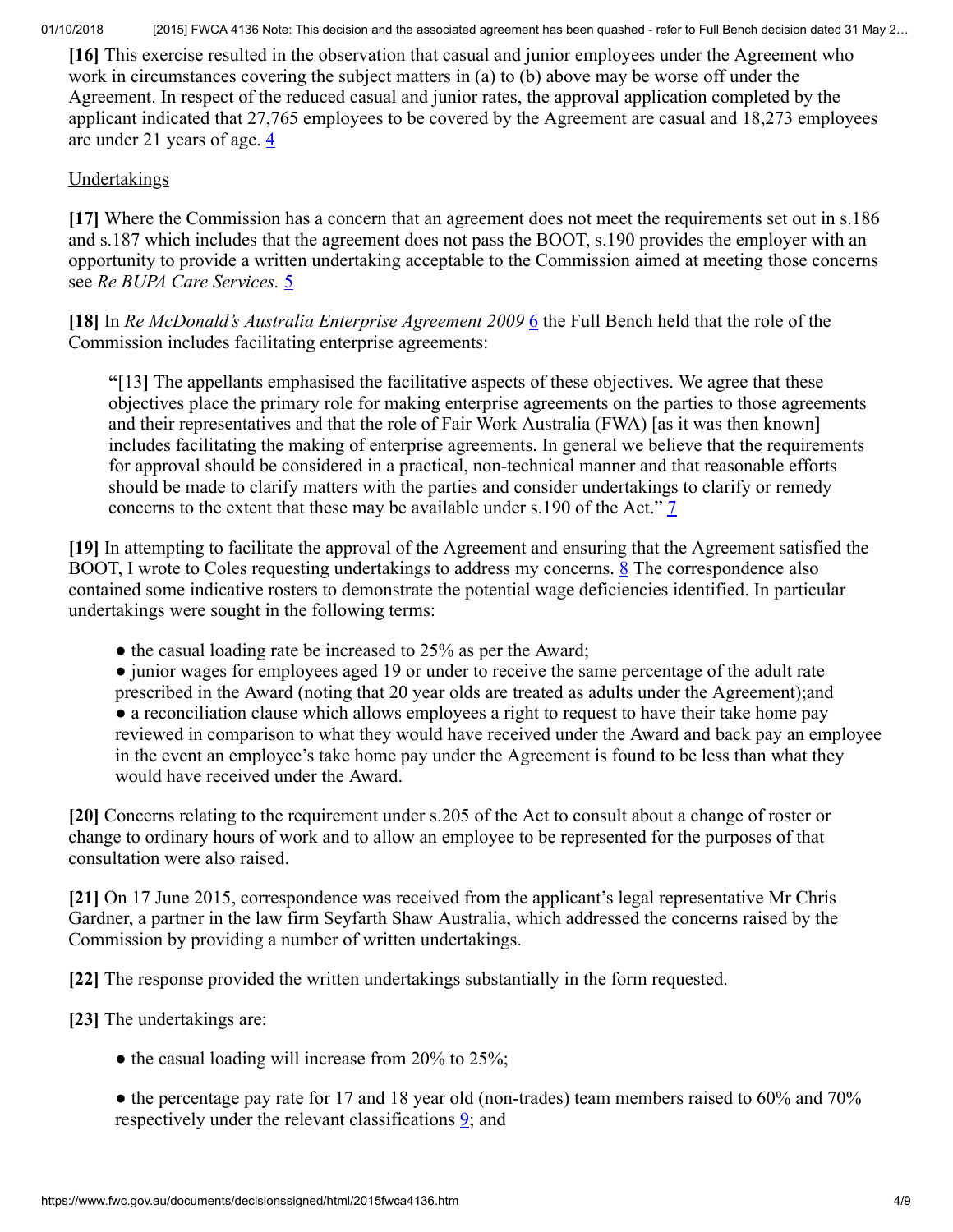<span id="page-4-0"></span>● provision of a reconciliation term for casual and junior (non-trades) employees to ensure that the take home pay for any 4 week roster cycle under the Agreement be greater than what they would otherwise be entitled to under the Award. The request is to be made within 28 days of the expiry of the relevant reconciliation period. [10](#page-8-5)

**[24]** The undertakings provided by Coles address the Commission's concerns, in particular the casual loading and percentage pay rates for junior team members are now aligned with the respective entitlements under the Award.

**[25]** The reconciliation undertaking ensures that casuals and junior employees have the right to review their take home pay in comparison to what they would have received under the Award. Further, in the event that such employees were found to have received less take home pay under the Agreement they will be entitled to reconciliation top up payment.

**[26]** The AMIEU, in its *Statutory declaration of employee organisation in relation to an application for approval of an enterprise agreement* (F18) raised concerns with the Agreement satisfying the BOOT as a result of a combination of lower percentage pay rates for 17 and 18 year olds, and the reduction of penalty rates.

**[27]** The concerns and undertaking request from the Commission to Coles and Coles response was copied to all bargaining representatives.

**[28]** In response to the undertakings provided by Coles, the AMIEU raised concerns about the reconciliation undertaking and in particular the time periods specified by Coles for this process to occur, as well as the classes of employees covered by the undertaking. I have had regard to the AMIEU's observation but am satisfied the undertakings provided although not identical to that requested, are appropriate.

**[29]** Taking into account the relatively higher rates of pay under the Agreement and the undertakings provided by Coles, I am satisfied that the Agreement results in employees being better off overall under the Agreement.

# **Consultation Term**

**[30]** With respect to the consultation term contained in clause 8.1 of the Agreement- *Introduction of major change***,** the Commission referred the applicant to the criteria to be satisfied under s.205 of the Act, and in particular the requirement for a consultation term which includes:

- the requirement for the employer to consult employees with regard to a 'change of employees regular roster' or 'ordinary hours of work'; and
- that at any stage an employee may be represented.

**[31]** I accept as was submitted by the applicant, that the requirement under s.205(1A) to consult with employees about a change to their regular roster or ordinary hours of work while not contained in Part 8 *Change and Resolving Disputes* are met via clause 4.6 of the Agreement - *Establishing or changing rosters permanent team members*.

**[32]** Coles further submitted an undertaking which provides that at any stage during the consultation process regarding a change to rosters or ordinary hours, employees may be represented. As noted above, undertakings can be accepted where the Commission has concerns regarding ss. 186 and 187. The consultation requirements found under s.205 cannot be remedied by undertakings. Accordingly, pursuant to s.205(2) of the Act, the model consultation term at Schedule 2.3 of the *Fair Work Regulations 2009* will be taken to be a term of the Agreement. A copy of the model term is attached at **Annexure A**.

**[33]** The undertakings provided by Coles in regard to all other matters are taken to be a term of the Agreement. A copy of the undertakings is attached at Annexure B.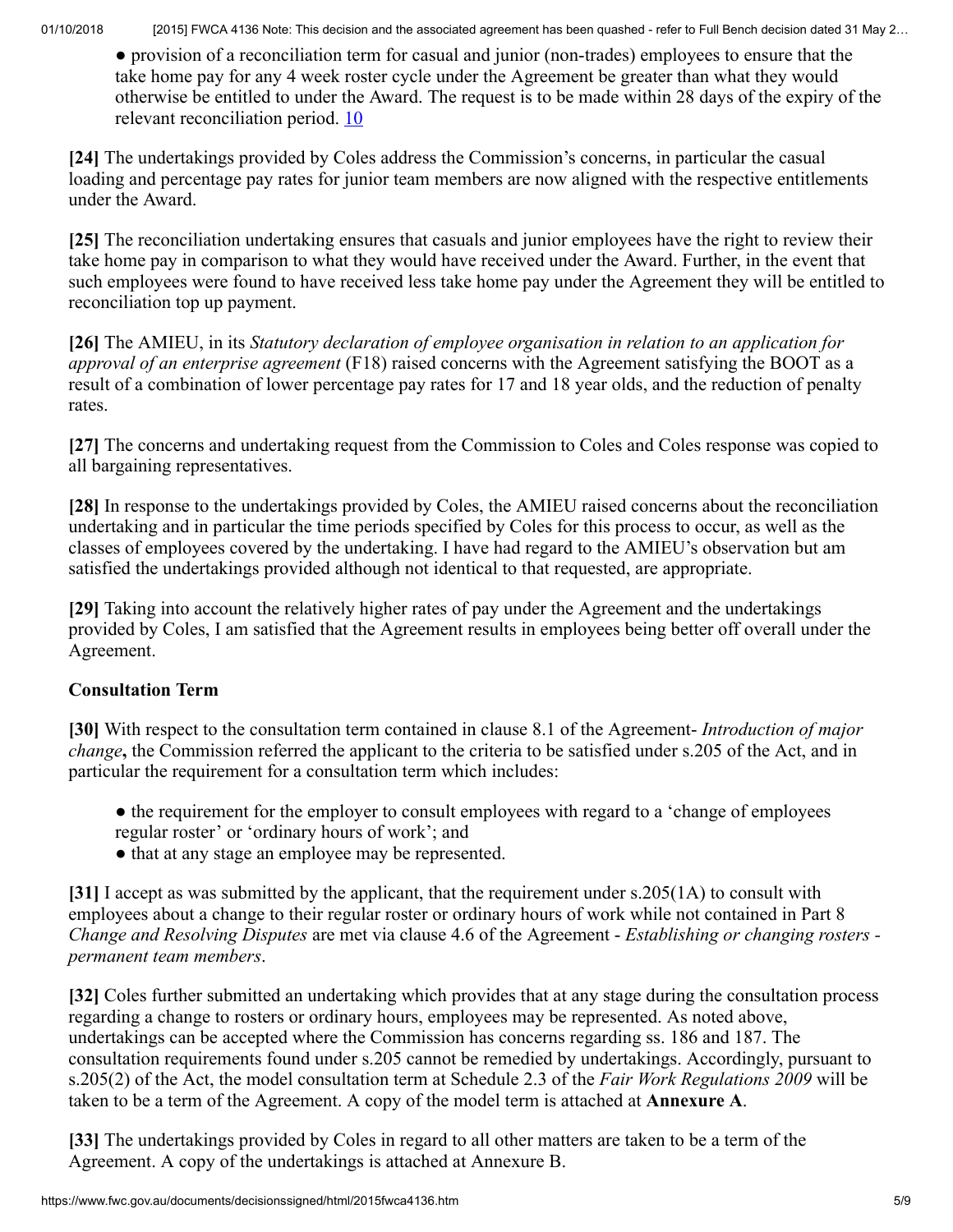**[34]** I am satisfied that each of the requirements of ss.186, 187 and 188 of the Act as are relevant to this application for approval have been met.

**[35]** The TWU, SDA, AWU, and AMIEU being bargaining representatives for the Agreement, have given notice under s.183 of the Act that they want the Agreement to cover them. All unions support the approval of the Agreement, with the AMIEU stating support is contingent on the Agreement meeting the BOOT. Suffice to say the Agreement cannot be approved without meeting the requirements of the BOOT  $11$ .

<span id="page-5-0"></span>**[36]** In accordance with s.201(2) of the Act, I note that the Agreement covers these employee organisations.

**[37]** The Agreement is approved. In accordance with s.54(1), the Agreement will operate from 17 July 2015. The nominal expiry date of the Agreement is 31 May 2017.

**[38]** This decision and undertakings should be brought to the attention of employees covered by the Agreement by the applicant.



# **COMMISSIONER**

**Annexure A**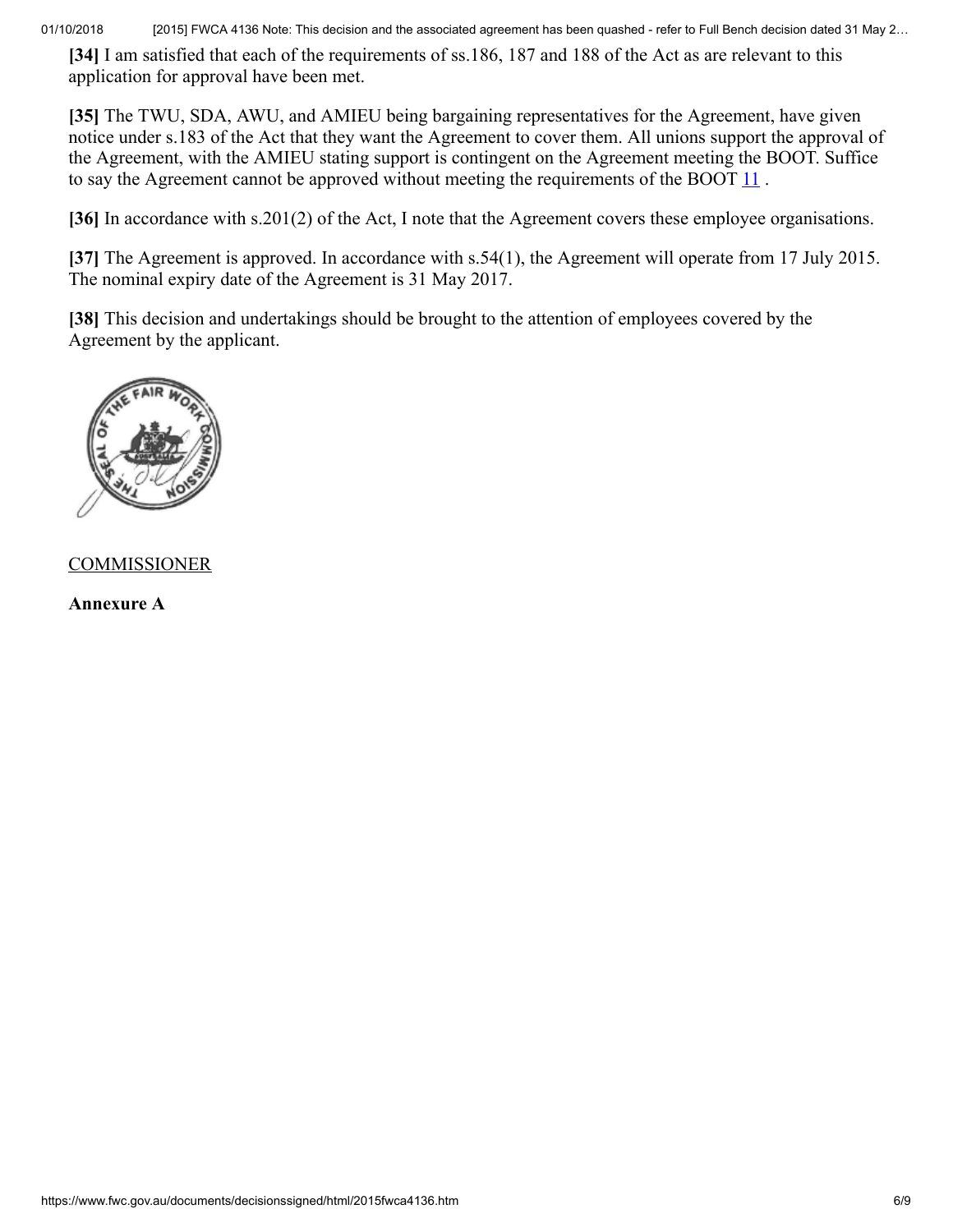#### Schedule 2.3 Model consultation term (regulation 2.09)

### **Model consultation term**

- (1) This term applies if:
	- (a) the employer has made a definite decision to introduce a major change to production. program, organisation, structure, or technology in relation to its enterprise, and
	- (b) the change is likely to have a significant effect on employees of the enterprise.
- (2) The employer must notify the relevant employees of the decision to introduce the major chanoe
- (3) The relevant employees may appoint a representative for the purposes of the procedures in this term.
- $(4)$  If:
	- (a) a relevant employee appoints, or relevant employees appoint, a representative for the purposes of consultation; and
	- (b) the employee or employees advise the employer of the identity of the representative; the employer must recognise the representative.
- (5) As soon as practicable after making its decision, the employer must:
	- (a) discuss with the relevant employees:
		- (i) the introduction of the change; and
		- (ii) the effect the change is likely to have on the employees; and
		- (iii) measures the employer is taking to avert or mitigate the adverse effect of the change on the employees; and
	- (b) for the purposes of the discussion provide, in writing, to the relevant employees:
		- (i) all relevant information about the change including the nature of the change proposed; and
		- (ii) information about the expected effects of the change on the employees; and
		- (iii) any other matters likely to affect the employees.
- (6) However, the employer is not required to disclose confidential or commercially sensitive information to the relevant employees.
- (7) The employer must give prompt and genuine consideration to matters raised about the major change by the relevant employees.
- (8) If a term in the enterprise agreement provides for a major change to production, program, organisation, structure or technology in relation to the enterprise of the employer, the requirements set out in subclauses  $(2)$ ,  $(3)$  and  $(5)$  are taken not to apply.
- (9) In this term, a major change is likely to have a significant effect on employees if it results in:
	- (a) the termination of the employment of employees; or
	- major change to the composition, operation or size of the employer's workforce or to  $(b)$ the skills required of employees; or
	- (c) the elimination or diminution of job opportunities (including opportunities for promotion or tenure); or
	- (d) the alteration of hours of work; or
	- (e) the need to retrain employees; or
	- (f) the need to relocate employees to another workplace; or
	- (g) the restructuring of jobs.
- (10) In this term, relevant employees means the employees who may be affected by the major change

### **Annexure B**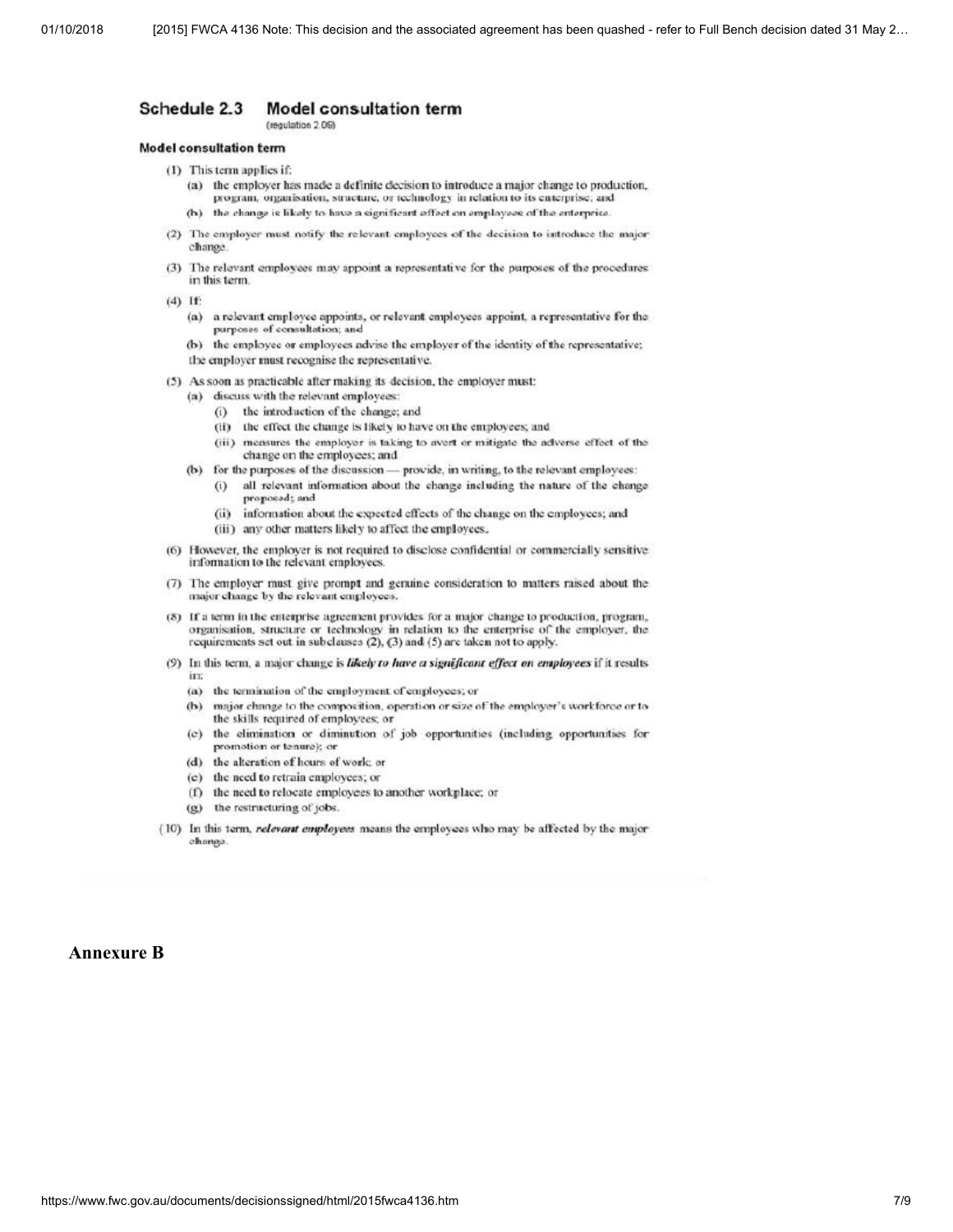17 June 2015

Ms Melissa Phang Associate to Commissioner Bull Fair Work Commission Level 10, Terrace Tower 80 William Street, East Sydney NSW 2011 By email: chambers.bull.c@fwc.gov.au

Dear Ms Phang,

#### AG2015/1164: Notice of Undertaking

These Undertakings are provided in relation to the Coles Store Team Enterprise Agreement 2014 - 2017 (the Agreement). "The Company" has the same meaning as clause 1.10.5 of the Agreement.

The Company undertakes to apply sub-clauses 4.6.3 and 4.6.6 of the Agreement in such a way so as to allow for the representation of team members for the purposes of consultation at any stage.

The Company undertakes to pay casual team members a loading of 25% for all hours worked, excluding overtime. The loading is paid instead of entitlements to any form of paid leave (except long service leave). This Undertaking will replace clause 4.3 of the Agreement.

The Company undertakes to pay 17 year old junior (non-trades) team members 60% of the adult wage rate for the relevant classification. The Company also undertakes to pay 18 year old junior (non-trades) team members 70% of the adult wage rate for the relevant classification. Noting that under the Agreement, effective from Monday 6 June 2016, 18 year old junior (non-trades) team members will increase to 75%. This Undertaking will replace the relevant percentages outlined in clause 3.5.1 of the Agreement.

The Company undertakes to carry out a reconciliation to ensure that the take home pay for any 4 week roster cycle for a casual or junior (non-trades) team member was more than the team member would have been entitled to under the General Retail Industry Award (the Award), where such team member requests in writing within 28 days of the expiry of the relevant reconciliation period. Reconciliation period means each 12 month period calculated from the team member's anniversary date, or the period from the commencement date of the Agreement until their anniversary date, or the period between the expiry of the last reconciliation period and the termination of the team member's employment. If the Company finds that the team member has received less than what they would have had the Award applied, the Company will pay the team member a reconciliation top up payment.

Yours sincereh

FOR AND ON BEHALF OF THE COMPANY Angelo Yoannidis Head of Employee Relations Human Resources

20141184v.1

Coles Supermorkets Australia Pty Ltd Airea to a wind 800 Tassek Road Hewtham Eest Victoria 323 Australia <2 PO Box 2000 Glendris Victoria 3146 Australia



# <span id="page-7-0"></span>[1](#page-2-0) [\[2010\] FWAFB 9985](http://www.fwc.gov.au/decisionssigned/html/2010fwafb9985.htm) at [41].

- <span id="page-7-1"></span> $\frac{2}{2}$  $\frac{2}{2}$  $\frac{2}{2}$  Not including junior wage percentages
- <span id="page-7-2"></span>[3](#page-2-2) Some rates under existing agreements were maintained for existing employees
- <span id="page-7-3"></span>[4](#page-3-0) As of 1 July 2015 the Award provides that employees aged 20 receive the adult rate